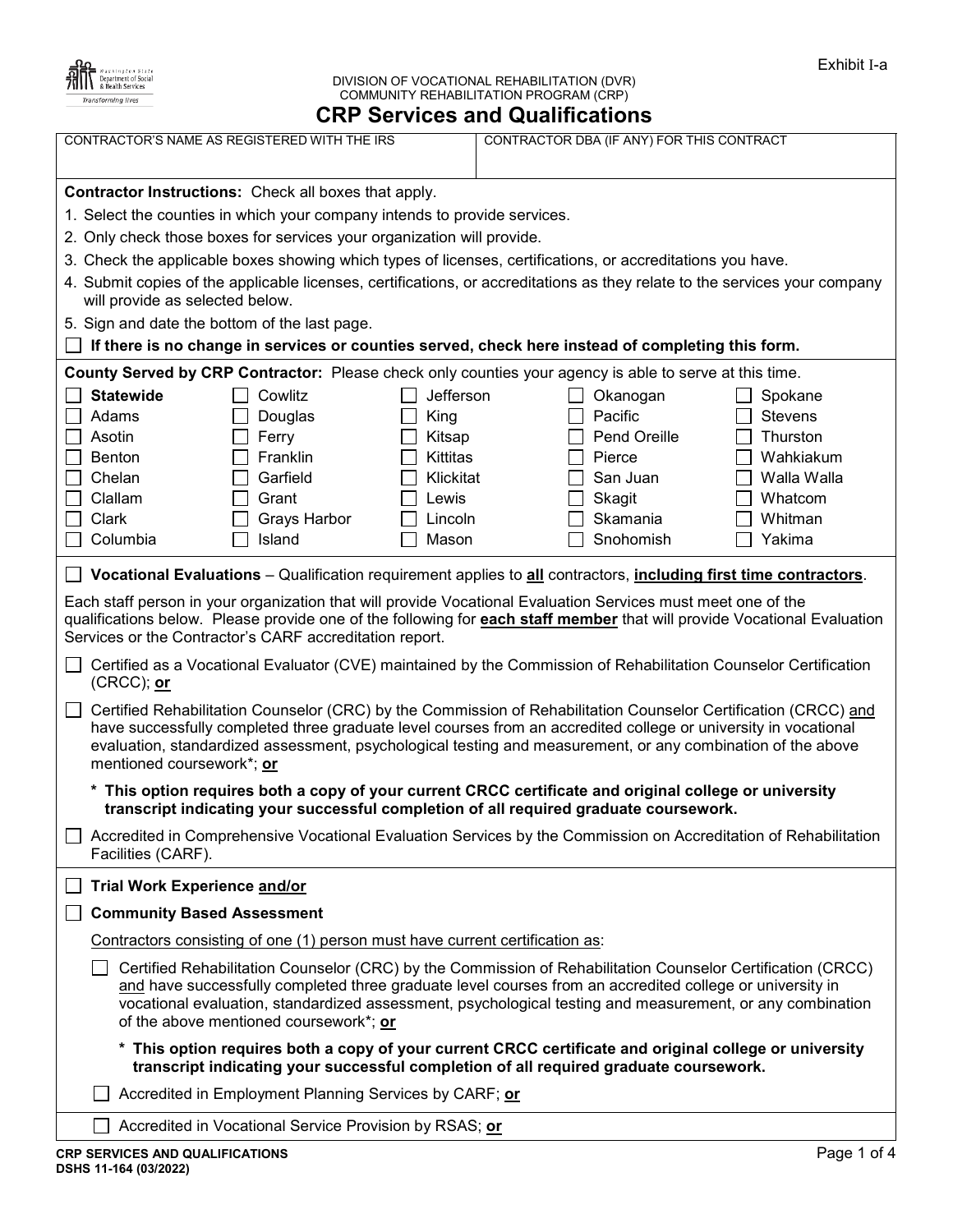|        | Certified as a Mental Health Clubhouse by the Department of Health; or<br>Certification from the International Center for Clubhouse Development (ICCD).                                                                                                                                                                                                                                                                                                                                                                                         |
|--------|-------------------------------------------------------------------------------------------------------------------------------------------------------------------------------------------------------------------------------------------------------------------------------------------------------------------------------------------------------------------------------------------------------------------------------------------------------------------------------------------------------------------------------------------------|
|        | Contractors consisting of more than one person must be:                                                                                                                                                                                                                                                                                                                                                                                                                                                                                         |
|        | Accredited in Employment Planning Services by CARF; or<br>Accredited in Vocational Service Provision by RSAS; or<br>Licensed as a Behavioral Health Agency by the Department of Health; or<br>Certified as a Mental Health Clubhouse by the Department of Health; or<br>Certification from the International Center for Clubhouse Development (ICCD).                                                                                                                                                                                           |
|        | <b>Job Placement Services</b>                                                                                                                                                                                                                                                                                                                                                                                                                                                                                                                   |
|        | Contractors consisting of one (1) person must have current certification as:                                                                                                                                                                                                                                                                                                                                                                                                                                                                    |
|        | Certified Rehabilitation Counselor (CRC) by the Commission of Rehabilitation Counselor Certification (CRCC)<br>Accredited in Community Employment Services: Job Development by CARF; or<br>Accredited in Vocational Service Provision by RSAS; or<br>Certified as a Mental Health Clubhouse by the Department of Health; or<br>Certification from the International Center for Clubhouse Development (ICCD); or<br>Certified Employment Support Professional (CESP) by the Employment Support Professional Certification<br>Council (ESPCC); or |
|        | ACRE Certificate of Achievement in Employment Services                                                                                                                                                                                                                                                                                                                                                                                                                                                                                          |
|        | Contractors consisting of more than one person must be:                                                                                                                                                                                                                                                                                                                                                                                                                                                                                         |
|        | Accredited in Community Employment Services: Job Development by CARF; or<br>Accredited in Vocational Service Provision by RSAS; or<br>Licensed as a Behavioral Health Agency by the Department of Health; or<br>Certified as a Mental Health Clubhouse by the Department of Health; or<br>Certification from the International Center for Clubhouse Development (ICCD).                                                                                                                                                                         |
| $\Box$ | <b>Intensive Training Services</b>                                                                                                                                                                                                                                                                                                                                                                                                                                                                                                              |
|        | Contractors consisting of one (1) person must have current certification as:<br>Certified Rehabilitation Counselor (CRC) by the Commission of Rehabilitation Counselor Certification (CRCC);<br><u>or</u><br>Accredited in Community Employment Services: Employment Supports by CARF; or<br>Accredited in Vocational Service Provision by RSAS; or                                                                                                                                                                                             |
|        | Certified as a Mental Health Clubhouse by the Department of Health; or<br>Certification from the International Center for Clubhouse Development (ICCD); or<br>Certified Employment Support Professional (CESP) by the Employment Support Professional Certification<br>Council (ESPCC); or                                                                                                                                                                                                                                                      |
|        | ACRE Certificate of Achievement in Employment Services                                                                                                                                                                                                                                                                                                                                                                                                                                                                                          |
|        | Contractors consisting of more than one person must be:                                                                                                                                                                                                                                                                                                                                                                                                                                                                                         |
|        | Accredited in Community Employment Services: Employment Supports by CARF; or                                                                                                                                                                                                                                                                                                                                                                                                                                                                    |
|        | Accredited in Vocational Service Provision by RSAS; or                                                                                                                                                                                                                                                                                                                                                                                                                                                                                          |
|        | Licensed as a Behavioral Health Agency by the Department of Health; or                                                                                                                                                                                                                                                                                                                                                                                                                                                                          |
|        | Certified as a Mental Health Clubhouse by the Department of Health; or<br>Certification from the International Center for Clubhouse Development (ICCD).                                                                                                                                                                                                                                                                                                                                                                                         |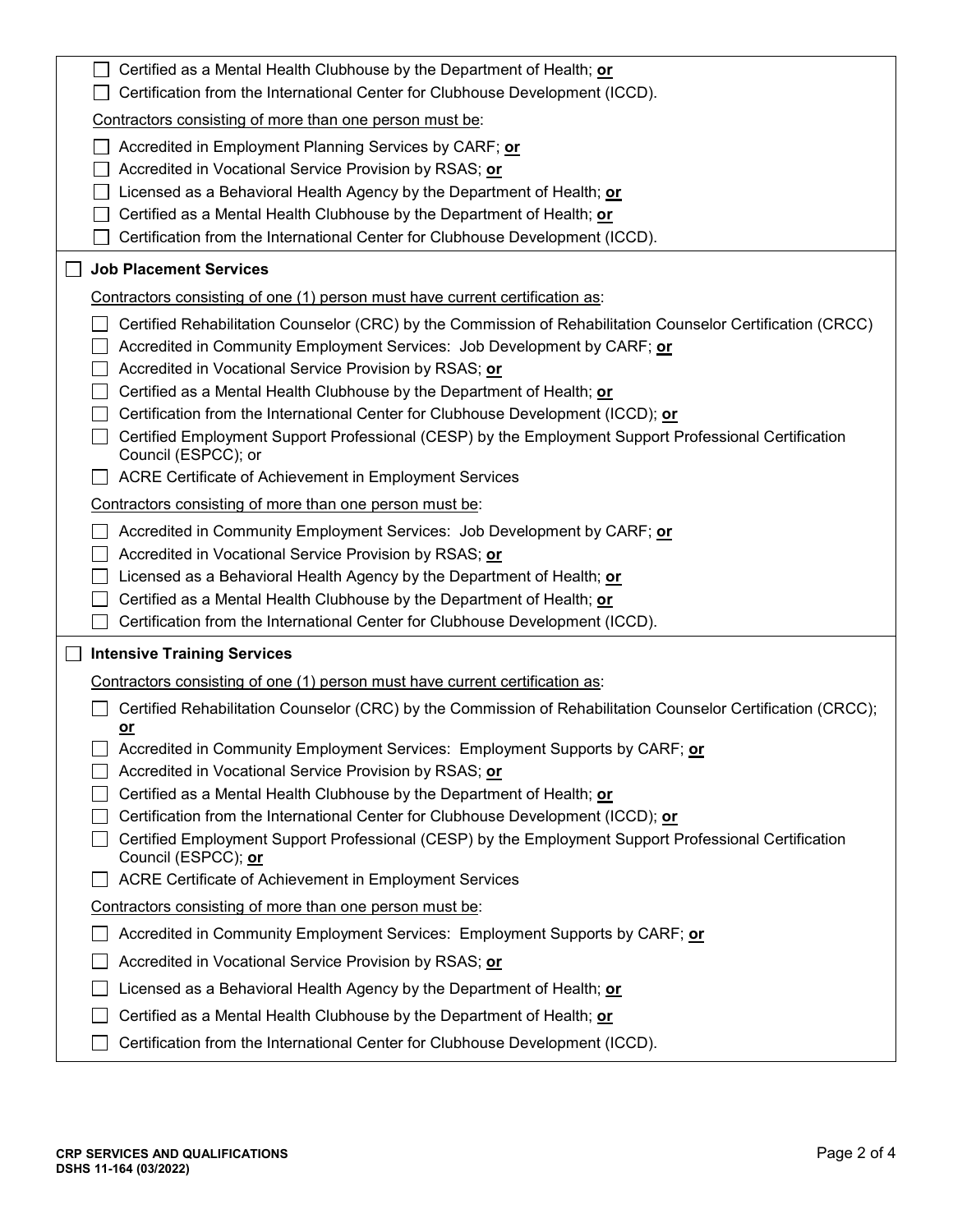| <b>Job Retention Services</b>                                                                                                                                                                                                                                                                                                                                                                                                                                                                                                                                                                                                                                                                                                                                                                                                                                                                                                                                                                                                                          |
|--------------------------------------------------------------------------------------------------------------------------------------------------------------------------------------------------------------------------------------------------------------------------------------------------------------------------------------------------------------------------------------------------------------------------------------------------------------------------------------------------------------------------------------------------------------------------------------------------------------------------------------------------------------------------------------------------------------------------------------------------------------------------------------------------------------------------------------------------------------------------------------------------------------------------------------------------------------------------------------------------------------------------------------------------------|
| Contractors consisting of one (1) person must have current certification as:                                                                                                                                                                                                                                                                                                                                                                                                                                                                                                                                                                                                                                                                                                                                                                                                                                                                                                                                                                           |
| Certified Rehabilitation Counselor (CRC) by the Commission of Rehabilitation Counselor Certification (CRCC<br>Accredited in Community Employment Services: Employment Supports by CARF; or<br>Accredited in Vocational Service Provision by RSAS; or<br>Certified as a Mental Health Clubhouse by the Department of Health; or<br>Certification from the International Center for Clubhouse Development (ICCD); or<br>Certified Employment Support Professional (CESP) by the Employment Support Professional Certification<br>Council (ESPCC); or<br>ACRE Certificate of Achievement in Employment Services<br>Contractors consisting of more than one person must be:<br>Accredited in Community Employment Services: Employment Supports by CARF; or<br>Accredited in Vocational Service Provision by RSAS; or<br>Licensed as a Behavioral Health Agency by the Department of Health; or<br>Certified as a Mental Health Clubhouse by the Department of Health; or<br>Certification from the International Center for Clubhouse Development (ICCD). |
| Off-Site Psycho-Social Services - Non-Supported Employment                                                                                                                                                                                                                                                                                                                                                                                                                                                                                                                                                                                                                                                                                                                                                                                                                                                                                                                                                                                             |
| Each staff person n your organization that will provide Of-Site Psycho-Social Services must meet one of the<br>following qualification below or be directly supervised by an employee with one of the qualification listed below.<br>Certified Rehabilitation Counselor (CRC) by the Commission of Rehabilitation Counselor Certification (CRCC).<br>Submit a current copy of the individual's CRC certificate.<br>Mental Health Credentialing by Washington State Department of Health. One of the following credentials are<br>acceptable:<br>Mental Health Counselor Associate License<br>Mental Health Counselor Associate Temporary Practice Permit<br>Mental Health Counselor Certificate<br>Mental Health Counselor License<br>Mental Health Counselor Temporary Practice Permit<br>Submit a current copy of the individual's Mental Health credentials obtained through the Washington<br><b>State Department of Health.</b>                                                                                                                   |
| Off-Site Psycho-Social Services - Supported Employment                                                                                                                                                                                                                                                                                                                                                                                                                                                                                                                                                                                                                                                                                                                                                                                                                                                                                                                                                                                                 |
| Each staff person n your organization that will provide Of-Site Psycho-Social Services must meet one of the<br>following qualification below or be directly supervised by an employee with one of the qualification listed below.<br>Certified Rehabilitation Counselor (CRC) by the Commission of Rehabilitation Counselor Certification (CRCC).<br>Submit a current copy of the individual's CRC certificate.<br>Mental Health Credentialing by Washington State Department of Health. One of the following credentials are<br>acceptable:<br>Mental Health Counselor Associate License                                                                                                                                                                                                                                                                                                                                                                                                                                                              |
| Mental Health Counselor Associate Temporary Practice Permit<br>Mental Health Counselor Certificate<br>Mental Health Counselor License<br>Mental Health Counselor Temporary Practice Permit                                                                                                                                                                                                                                                                                                                                                                                                                                                                                                                                                                                                                                                                                                                                                                                                                                                             |
| Submit a current copy of the individual's Mental Health credentials obtained through the Washington<br><b>State Department of Health.</b>                                                                                                                                                                                                                                                                                                                                                                                                                                                                                                                                                                                                                                                                                                                                                                                                                                                                                                              |